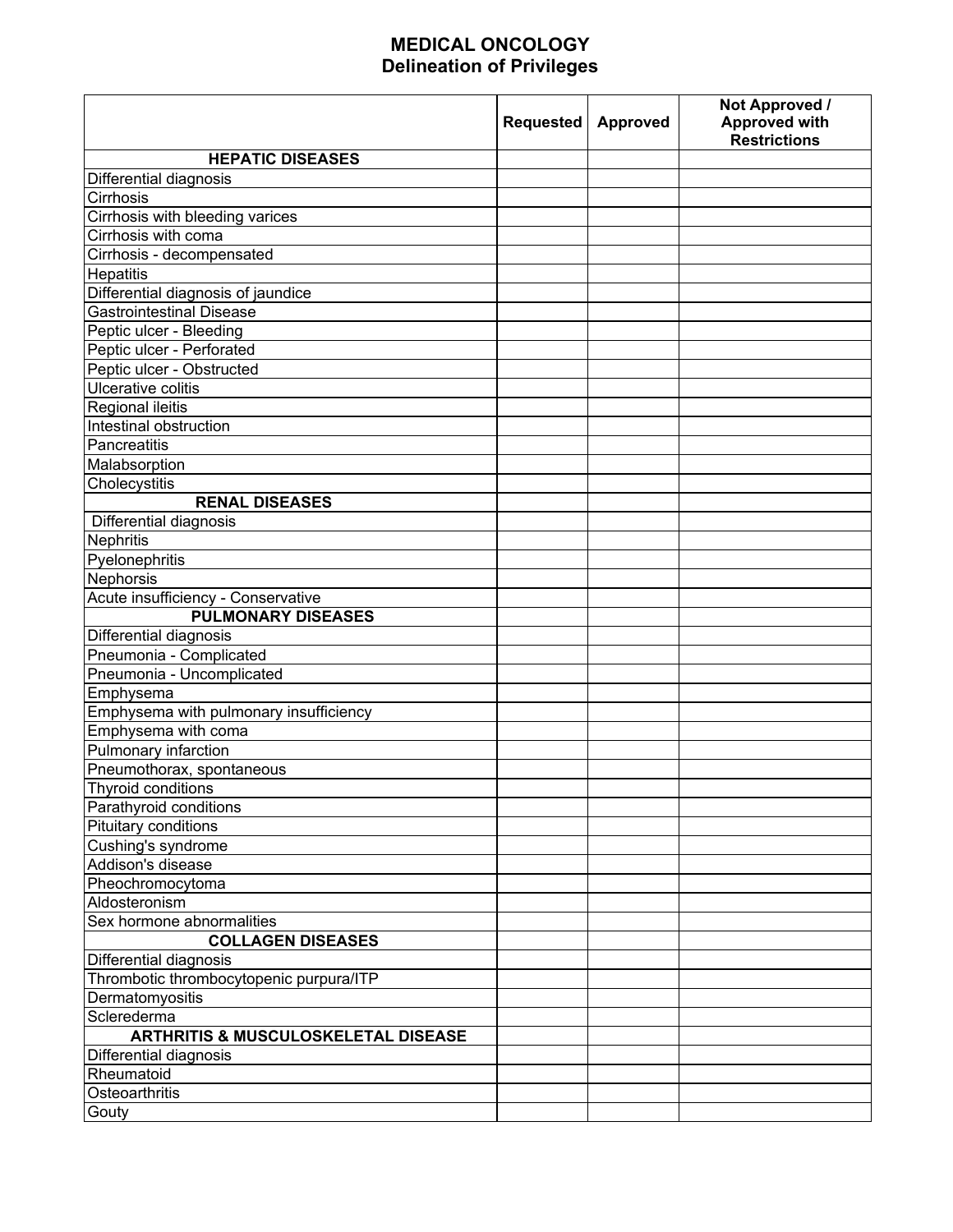| <b>HEMATOLOGICAL / ONCOLOGIC DISEASES</b>                     |                  |                 | Not Approved /                              |
|---------------------------------------------------------------|------------------|-----------------|---------------------------------------------|
| (All Such Diseases)                                           | <b>Requested</b> | <b>Approved</b> | <b>Approved with</b><br><b>Restrictions</b> |
| Differential diagnosis                                        |                  |                 |                                             |
| Leukemia - Acute                                              |                  |                 |                                             |
| Leukemia - Chronic                                            |                  |                 |                                             |
| Hemorrhagic diathesis                                         |                  |                 |                                             |
| Primary anemia                                                |                  |                 |                                             |
| Lymphoma                                                      |                  |                 |                                             |
| <b>Adult Solid Tumors</b>                                     |                  |                 |                                             |
| Multiple Myeloma                                              |                  |                 |                                             |
| <b>NEUROLOGICAL DISEASES</b>                                  |                  |                 |                                             |
| Differential diagnosis                                        |                  |                 |                                             |
| Stroke - Acute                                                |                  |                 |                                             |
| Stroke - Rehabilitation                                       |                  |                 |                                             |
| Meningitis-Encephalitis                                       |                  |                 |                                             |
| Convulsive states                                             |                  |                 |                                             |
| Parkinsonism - Degenerative                                   |                  |                 |                                             |
| Parkinsonism - Demyelinating                                  |                  |                 |                                             |
| <b>ALLERGY</b>                                                |                  |                 |                                             |
| Differential diagnosis (as related to biological Chemo tx for |                  |                 |                                             |
| Cancer)                                                       |                  |                 |                                             |
| Uriticaria                                                    |                  |                 |                                             |
| <b>ASPIRATION PROCEDURES</b>                                  |                  |                 |                                             |
| Thoracentesis                                                 |                  |                 |                                             |
| Paracentesis                                                  |                  |                 |                                             |
| Joint Aspiration                                              |                  |                 |                                             |
| Bone Marrow/ Aspiration & Biopsy                              |                  |                 |                                             |
| LP/Access of Omaya or Richam Reservoir for IT Chemo tx        |                  |                 |                                             |
| & dx                                                          |                  |                 |                                             |
| <b>OTHER PROCEDURES</b>                                       |                  |                 |                                             |
| Arterial puncture                                             |                  |                 |                                             |
| Cardiac monitoring                                            |                  |                 |                                             |
| Cardiac pacemaker (transvenous)                               |                  |                 |                                             |
| Echocardiographic interpretation                              |                  |                 |                                             |
| Needle biopsy of Bone Marrow                                  |                  |                 |                                             |
| Needle biopsy Superficial/Subcutaneous Mass/Lesion S/O        |                  |                 |                                             |
| Malignancy (FNA                                               |                  |                 |                                             |
| <b>MISCELLANEOUS</b>                                          |                  |                 |                                             |
| Thrombo phlebitis                                             |                  |                 |                                             |
| Acute peripheral embolism                                     |                  |                 |                                             |
| Infections of all body systems                                |                  |                 |                                             |
| Severe infections, including septic shock or coma             |                  |                 |                                             |
| <b>Hypovolemic Shock</b>                                      |                  |                 |                                             |
| Severe electrolyte disturbance, including associated coma     |                  |                 |                                             |
| Anti Cancer Therapy Administration by IV, IA,                 |                  |                 |                                             |
| Intraperitoneal, Intrathecal, & Topical Routes                |                  |                 |                                             |

I hereby request the clinical privileges indicated above.